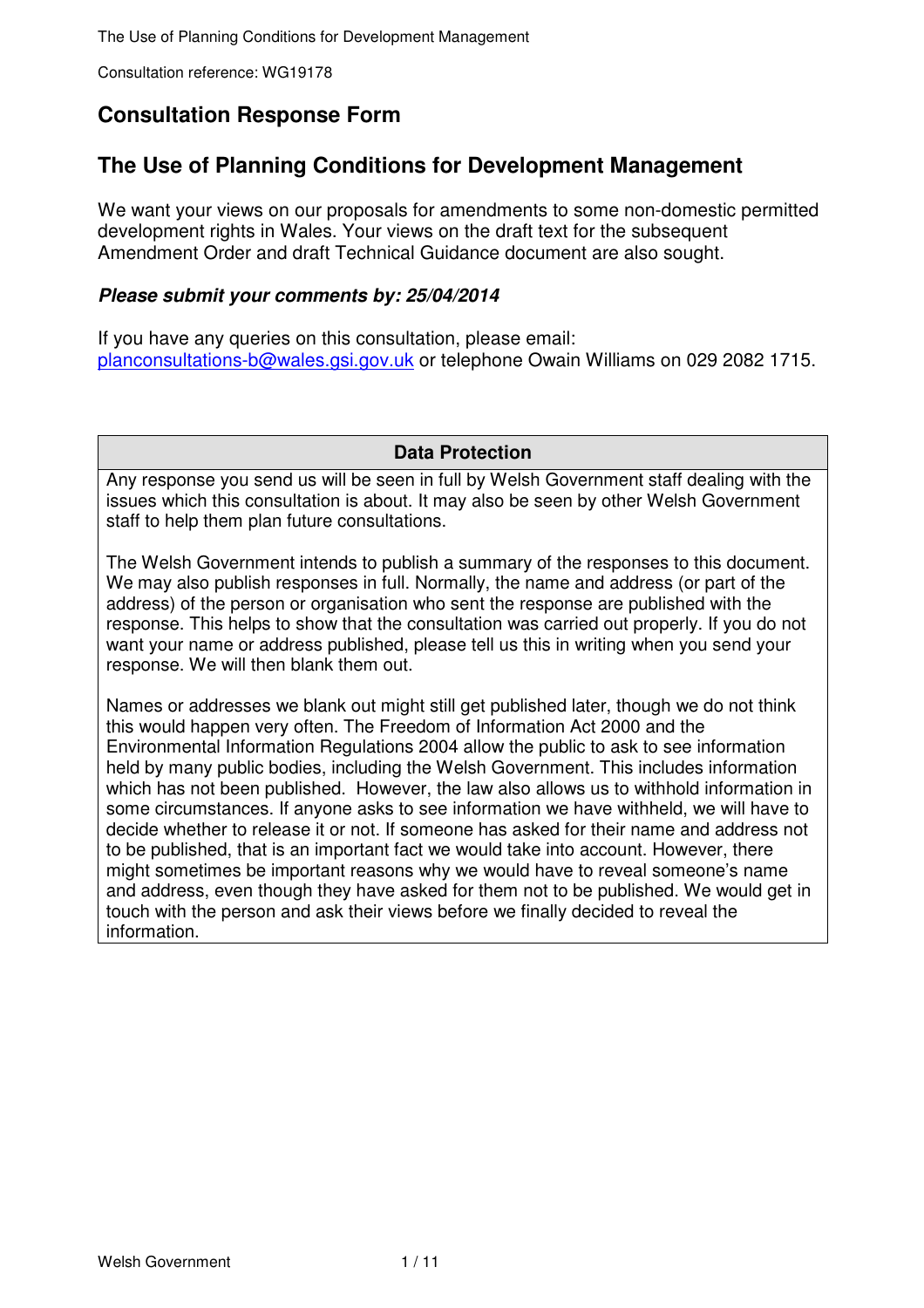The Use of Planning Conditions for Development Management

Consultation reference: WG19178

|                               | The Use of Planning Conditions for Development Management                                                                                               |    |  |  |
|-------------------------------|---------------------------------------------------------------------------------------------------------------------------------------------------------|----|--|--|
|                               | Date of consultation period: 29/01/2014 - 25/04/2014                                                                                                    |    |  |  |
| <b>Name</b>                   | <b>Vicki Hirst</b>                                                                                                                                      |    |  |  |
| Organisation                  | On behalf of all three National Parks in Wales - Brecon<br>Beacons, Pembrokeshire Coast and Snowdonia                                                   |    |  |  |
| <b>Address</b>                | <b>Llanion Park</b><br><b>Pembroke Dock</b><br>Pembrokeshire<br><b>SA712 6DY</b>                                                                        |    |  |  |
| <b>E-mail address</b>         | vickih@pembrokeshirecoast.org.uk                                                                                                                        |    |  |  |
| <b>Type</b><br>(please select | <b>Businesses/Planning Consultants</b>                                                                                                                  |    |  |  |
| one from the<br>following)    | <b>Local Planning Authority</b>                                                                                                                         | IX |  |  |
|                               | Government Agency/Other Public Sector                                                                                                                   |    |  |  |
|                               | <b>Professional Bodies/Interest Groups</b>                                                                                                              |    |  |  |
|                               | Voluntary sector (community groups, volunteers, self<br>help groups, co-operatives, social enterprises, religious,<br>and not for profit organisations) |    |  |  |
|                               | Other (other groups not listed above) or individual                                                                                                     |    |  |  |

| Q1 | Do you think an updated circular on conditions<br>is required? | Yes | Yes<br>(subject to<br>further<br>comment) | No |
|----|----------------------------------------------------------------|-----|-------------------------------------------|----|
|    |                                                                |     |                                           |    |

Comments:

Yes to take account of relevant and up to date legislation, processes and case law.

It is suggested that WG should give a commitment to review the model conditions on a five year rolling basis to ensure they remain up-to-date and consistent.

Alternatively the conditions could be made available on the WG website and updated as and when there is caselaw or other pertinent information eg Inspectors' decisions which demonstrate the need for the conditions to be amended, improved or added to. (Similarly to PPG Wales - online version only).

| $\rightarrow$ Do you agree that the information retained Yes $\vert$ Yes $\vert$ No |  |  |
|-------------------------------------------------------------------------------------|--|--|
|                                                                                     |  |  |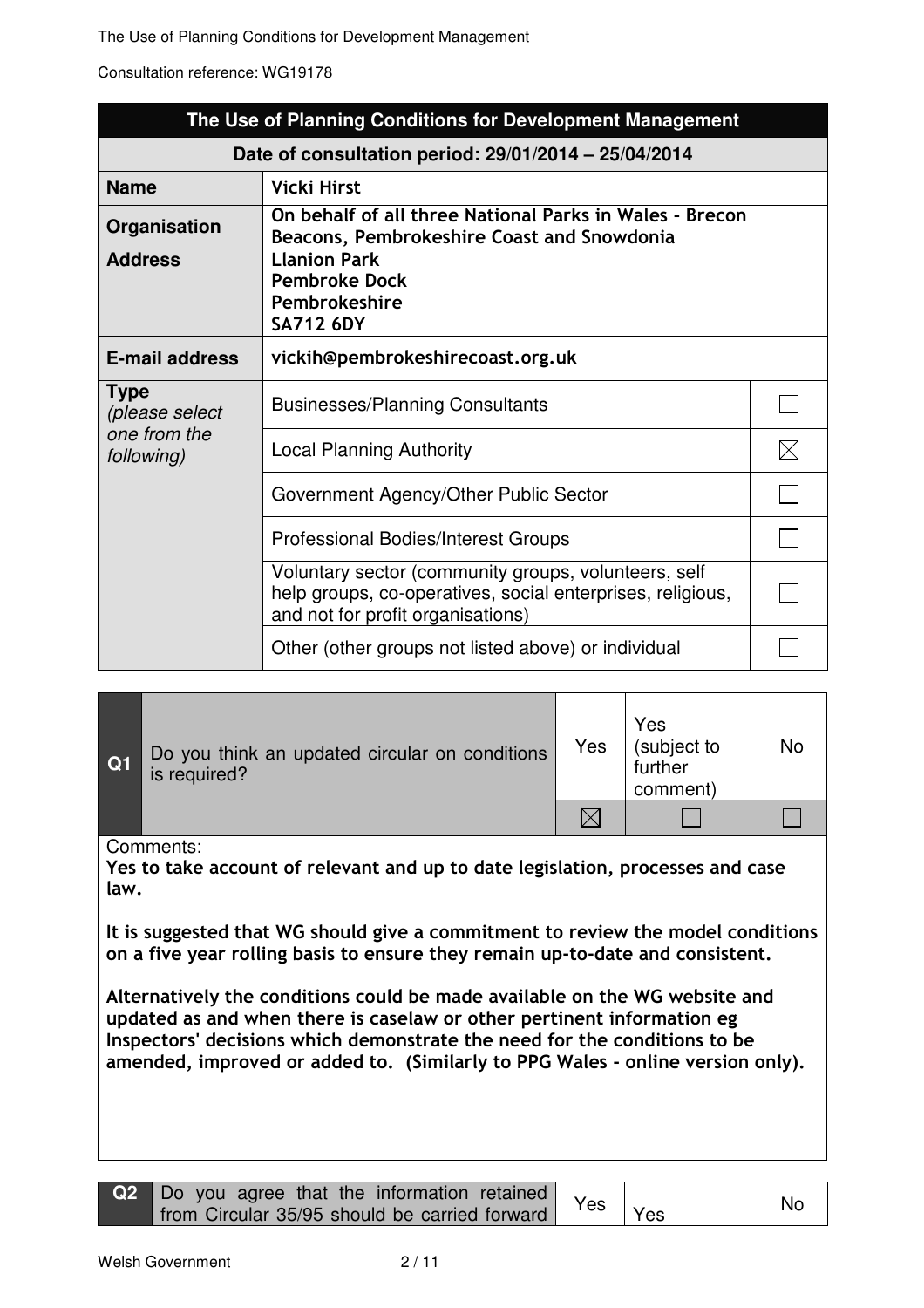The Use of Planning Conditions for Development Management

Consultation reference: WG19178

| into the new circular? | (subject to<br>further<br>comment) |  |
|------------------------|------------------------------------|--|
|                        |                                    |  |
| Comments:              |                                    |  |

Circular 35/95 provides a good foundation for the imposition of planning conditions and it is not considered that there is any substantive evidence to suggest that its content is no longer valid except where updates as in Q1 are required.

| Q3 | Do you consider:<br>(i) that all six tests are still relevant today<br>and<br>should be retained?                                                                  | Yes | Yes<br>(subject to<br>further<br>comment) | <b>No</b> |
|----|--------------------------------------------------------------------------------------------------------------------------------------------------------------------|-----|-------------------------------------------|-----------|
|    | (ii) that there are additional tests that could be<br>used (demonstrate with case law if possible)?                                                                |     |                                           |           |
|    | Comments:<br>The reasonableness test can be open to interpretation and it is suggested that<br>this could be more focussed in terms of definition in the Circular. |     |                                           |           |

| Q4 | Do you consider that any significant pieces of<br>recent case law have been overlooked, which<br>would provide better examples than those used,<br>to support the text? | Yes | Yes<br>(subject to<br>further<br>comment) |  |
|----|-------------------------------------------------------------------------------------------------------------------------------------------------------------------------|-----|-------------------------------------------|--|
|    |                                                                                                                                                                         |     |                                           |  |
|    |                                                                                                                                                                         |     |                                           |  |

Comments:

Technoprint Plc & Anor, R (on the application of) v Leeds City Council & Anor [2010] EWHC 581 (Admin) (24 March 2010) is particularly helpful in relation to land contamintation issues and clarifies that any reasonable authority must obtain sufficient information to understand the extent of contamination prior to the determination of applications.

In relation to conditioning matters which are subject to legislation outside the planning remit, the advice set out in a case known as the Halkyn case is beneficial in that it clarified that in some circumstances a condition that requires the developer to submit an European Protected Species Licence prior to the commencement of development can be imposed.(Duke of Westminster vs WAG (Case No: CO/1872/03).

Telford and Wrekin BC v SSCLG [2013] EWHC 79 (Admin) sets out that conditions must be clearly expressed and plain for all to read. The case highlights nine principles for the interpretation of conditions based on case law and would be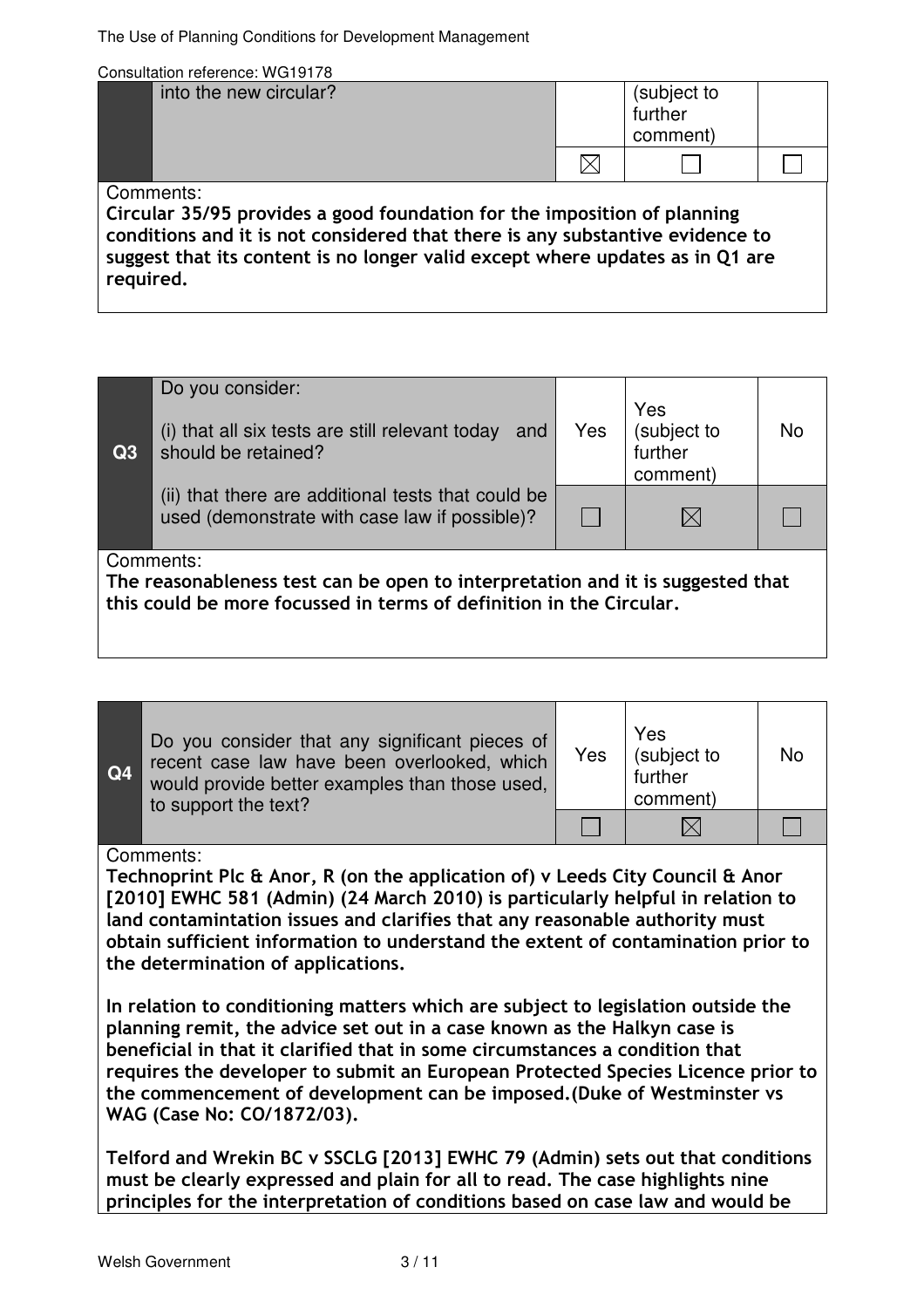### usefully incoporated into the guidance.

| Q <sub>5</sub> | Are there any topic areas in Chapter 5.0 which<br>should be expanded on, or, are there any new<br>topic areas you consider should be included?                                                                                                                                                                                                                                                                                  | Yes | Yes<br>(subject to<br>further<br>comment) | No |
|----------------|---------------------------------------------------------------------------------------------------------------------------------------------------------------------------------------------------------------------------------------------------------------------------------------------------------------------------------------------------------------------------------------------------------------------------------|-----|-------------------------------------------|----|
|                |                                                                                                                                                                                                                                                                                                                                                                                                                                 |     |                                           |    |
|                | Comments:<br>Paragraph 5.21 to clarify that planning permission can be renewed provided a<br>valid renewal application is submitted before the expiry of the time limit.<br>Recently many applicants have submitted applications on the day the permission<br>expired when that application was not valid in accordance with the<br>requirements of List 4 as set out in the WG gudiance for the validation of<br>applications. |     |                                           |    |

| <b>Q6</b> | Do you agree that decision notices should be<br>structured in the manner proposed? If you do<br>not, please suggest an alternative. | Yes | Yes<br>(subject to<br>further<br>comment) | <b>No</b> |
|-----------|-------------------------------------------------------------------------------------------------------------------------------------|-----|-------------------------------------------|-----------|
|           |                                                                                                                                     |     |                                           |           |

## Comments:

This provides a logical sequence for all involved - it is also suggested that the conditions be broken down into sections for ease of reading and response. This would also assist authorities in discharging conditions.

However, it is likely to necessitate associated non-time constrained conditions to cross refer to the associated time-constrained conditions, e.g. submission of a landscaping scheme prior to commencement (example condition 66) and the subsequent monitoring condition (example condition 67). It is suggested in this instance that the model conditions be adapted to have the submission condition combined with its implementation condition - this would also reduce confusion within the decision notice where these are split. Alternatively the submission condition could have a clear linkage to an implementation one through a phrase such as "the implementation of the scheme hereby approved must be carried out in accordance with condition \* of this permission".

It is also unclear how this structure would sit with regard to the proposals in the Positive Planning consultation on having "live" decision notices which are updated as conditions are discharged. This will need careful attention and should be considered at this stage rather than be "bolted on" to any changes to the structure of the decision notice arising from this consultation.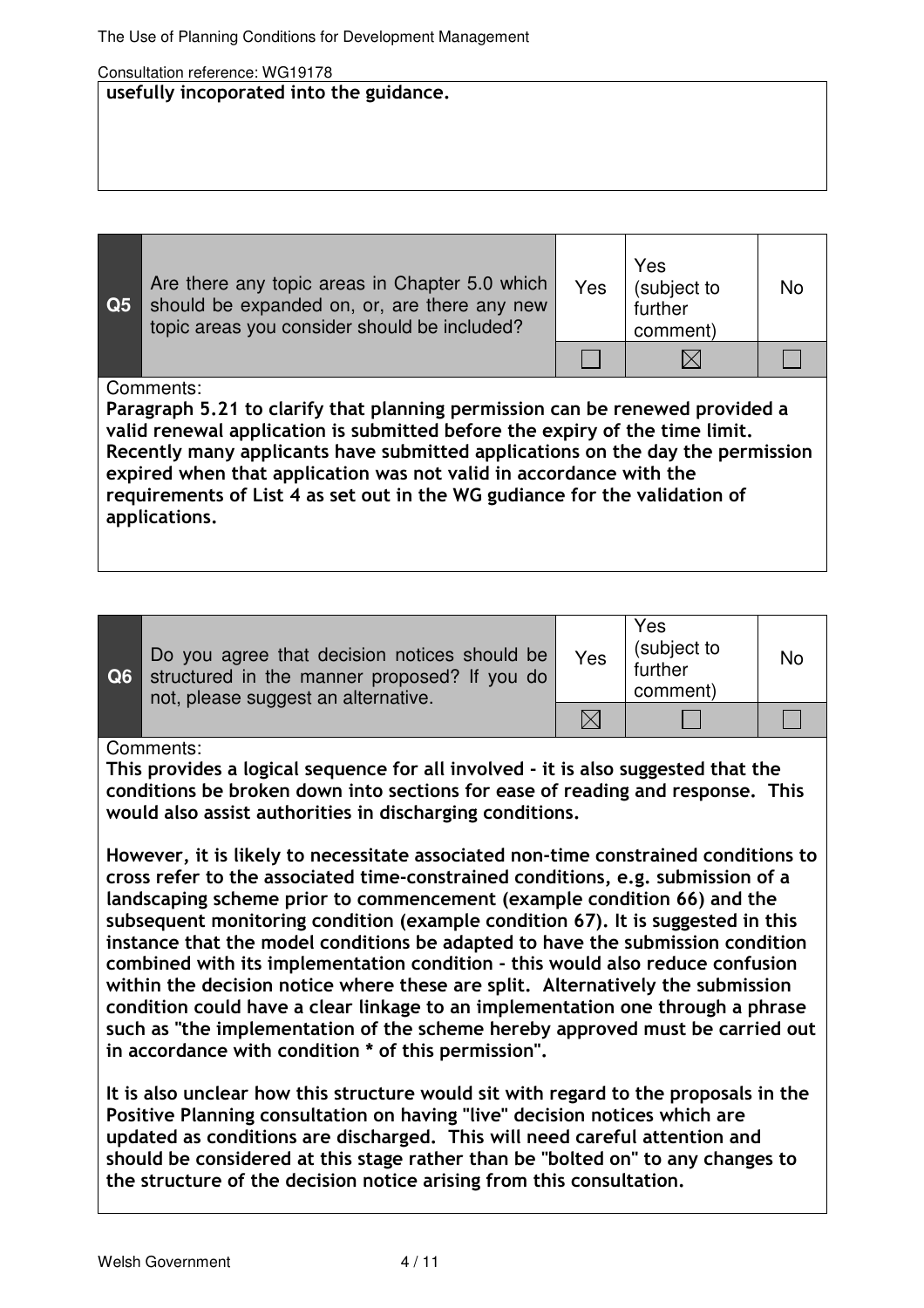| <b>Q7</b> | Do you agree that the approved plans and<br>drawings relevant to a decision should be<br>identified in a condition? | Yes | Yes<br>(subject to<br>further<br>comment) | <b>No</b> |
|-----------|---------------------------------------------------------------------------------------------------------------------|-----|-------------------------------------------|-----------|
|           |                                                                                                                     |     |                                           |           |

#### Comments:

As Q6 with regard to the "live" decision notice.

This is essential for monitoring/enforcement purposes and for developers to be clear on which plans are to be implemented. The use of the condition also allows for Section 73 to be used for varying permissions on matters of detail.

However it is noted that at Appeal, conflicting decisions have been issued from Inspectors with some stating that the condition is unnecessary with others including the condition. The Circular's stance on this condition is therefore welcomed and will hopefully result in better consistency. (Please also see our response to Q8).

We would therefore welcome this consistency to also be applied to Inspectors' decisions with a clear statement of what plans (referenced) are part of their consideration and exactly what plans have been approved. This should be clearly stated at the beginning of the decision notice and not lost in lengthy paragraphs at the end.

| Q8 | Do you agree with the approach taken towards<br>the term 'unless otherwise agreed by the Local<br>Planning Authority' discussed in paragraph 3.36<br>of the draft circular? If not, please suggest your | Yes | Yes<br>(subject to<br>further<br>comment) | <b>No</b> |
|----|---------------------------------------------------------------------------------------------------------------------------------------------------------------------------------------------------------|-----|-------------------------------------------|-----------|
|    | preferred approach.                                                                                                                                                                                     |     |                                           |           |

### Comments:

Whilst this is agreed to in principle, there are occassions on very minor matters that would be unduly onerous to require the submission of a Section 73 application (for example the substitution of a different type of material for a roof covering, or an amendment to species in a landscaping plan). The ability for authorities to allow these small changes without further application enables a more flexible and positive approach to be adopted. It is suggested that this could be covered however through the Welsh Government's proposals for allowing non material and material minor amendments.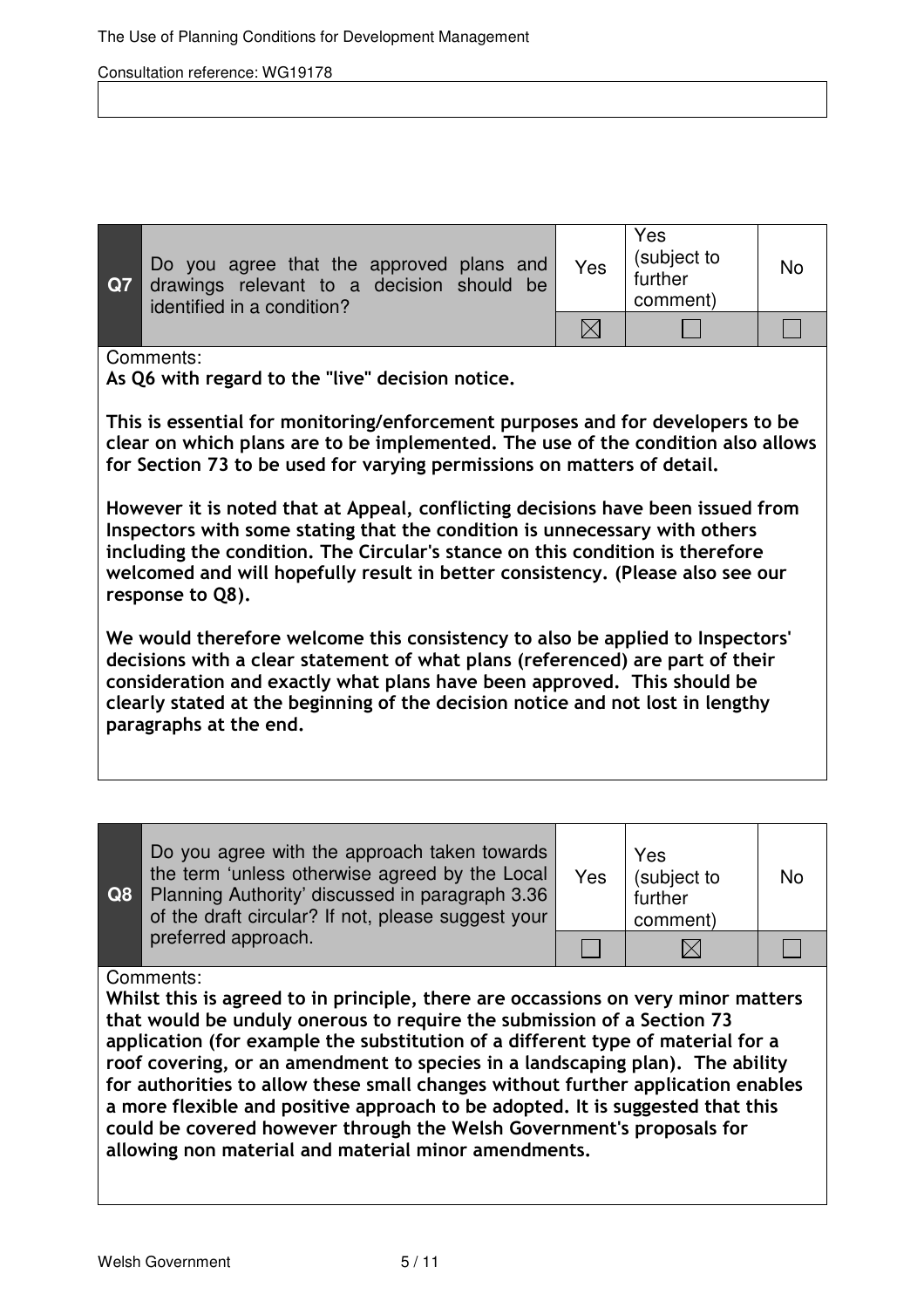| Q9 | Do you agree that Local Planning Authorities<br>should provide applicants with advance notice<br>of conditions before an application is due to be<br>determined? | Yes | Yes<br>(subject to<br>further<br>comment) |  |
|----|------------------------------------------------------------------------------------------------------------------------------------------------------------------|-----|-------------------------------------------|--|
|    |                                                                                                                                                                  |     |                                           |  |

#### Comments:

There is concern that this would introduce further delay and discussion which would potentially provide difficulties for issuing timely decisions and result in delays in the determination of applications

Given that the emerging Planning Bill and general advice from Welsh Government encourages pre-application discussions with developers, this would provide the opportunity for applicants to be made aware of the types of conditions likely to be imposed and give an opportunity for information to be provided with the application thus reducing the number of conditions. It is therefore considered that in the majority of cases giving advance notice of conditions would not be necessary.

We have experience of providing conditions to applicants who then feel it necessary to obtain legal advice on these, there can then be delay when solicitors not well versed in planning matters question every word and attempt to rewrite conditions. What planners should be able to discuss and consider with applicants is substantive conditions which would effect the development such as timing of work, hours of operation,opening hours, restriction on retail sales, limitation to floorspace uses.

| Q10 | Should guidance be provided in the circular<br>with regards to any other conditions related<br>matter? | Yes | Yes<br>(subject to<br>further<br>comment) | <b>No</b> |
|-----|--------------------------------------------------------------------------------------------------------|-----|-------------------------------------------|-----------|
|     |                                                                                                        |     |                                           |           |

Comments:

It is considered that consideration should be given towards guidance on the following topics within the Circular:

Reason(s) for refusal - it would be beneficial to include a short section on best practice on wording reason(s) for refusal.

Breach of Planning Conditions - whilst guidance on Breach of Planning Conditions is included in the Enforcement Circular, it would be prudent in our opinion to include the breach of conditions procedure within the conditions circular.

Reasons for Conditions - whilst it is accepted that the reasons for imposing Conditions will vary for each case, it is considered that examples of best practice would be of benefit.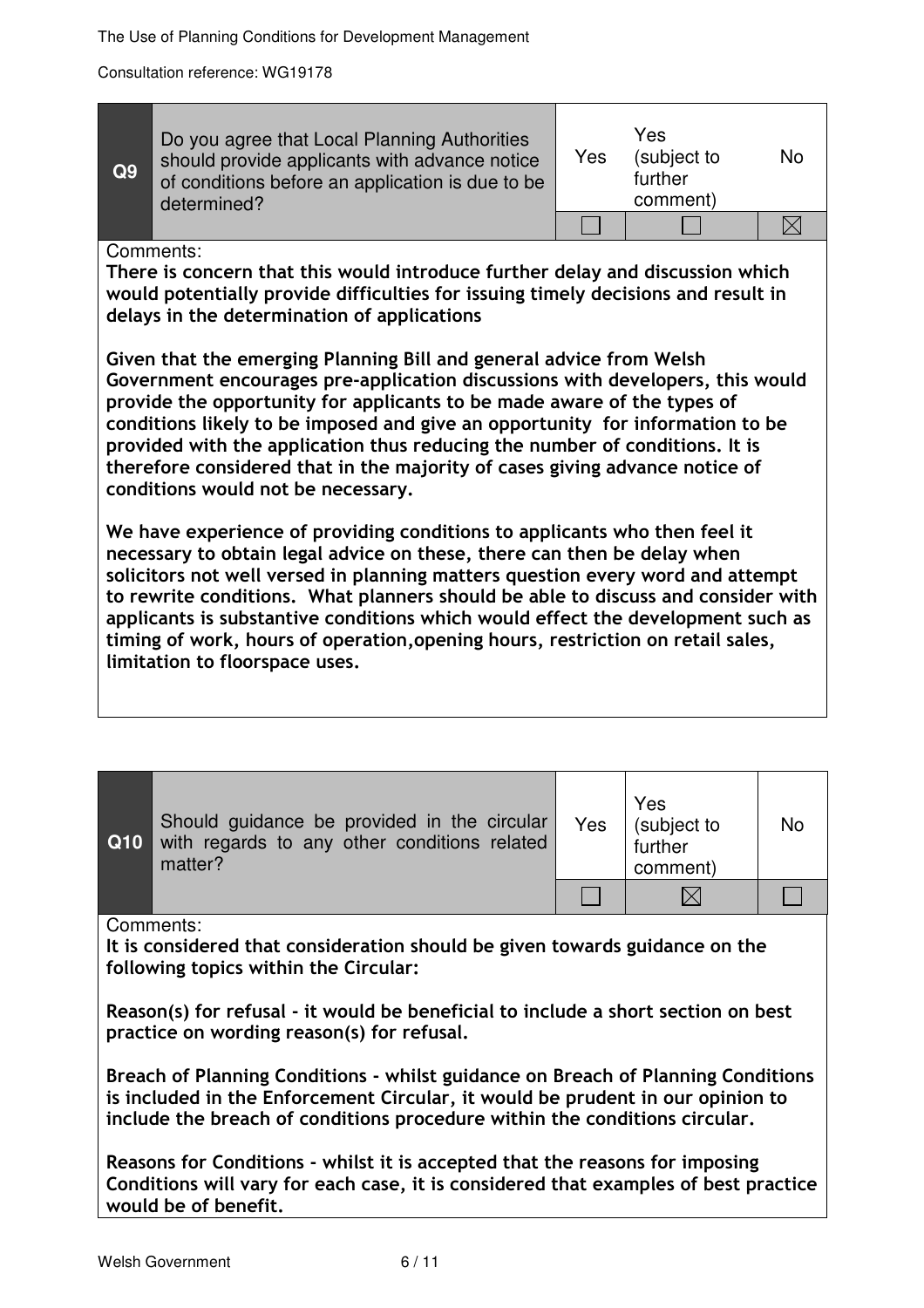| Q11      | Does Appendix A of the draft circular contain<br>sufficient examples of model conditions?                                                                                                                                                                                                                                                                                                                                                                                                                                                                                                                                                                                                                                                                                                                                                                                | Yes | Yes<br>(subject to<br>further<br>comment) | <b>No</b> |
|----------|--------------------------------------------------------------------------------------------------------------------------------------------------------------------------------------------------------------------------------------------------------------------------------------------------------------------------------------------------------------------------------------------------------------------------------------------------------------------------------------------------------------------------------------------------------------------------------------------------------------------------------------------------------------------------------------------------------------------------------------------------------------------------------------------------------------------------------------------------------------------------|-----|-------------------------------------------|-----------|
|          |                                                                                                                                                                                                                                                                                                                                                                                                                                                                                                                                                                                                                                                                                                                                                                                                                                                                          |     | IX                                        |           |
| Lighting | Comments:<br>The Circular provides an opportunity to consolidate advice on conditions found<br>in a plethora of guidance such as TANs, Circulars, PINS and British Standard<br>Documents (particularly trees and biodiversity) in one comprehensive document.<br>Further conditions on the following topics would be beneficial:<br>Retrospective planning permissions<br><b>Biodiversity</b><br>General condition requiring a decommissioning plan to be submitted to and<br>approved in writing by the LPA in respect of renewable energy projects (similar<br>to the requirement under the wind category)<br>Condition requiring details of the grid connection for renewable energy projects<br>to be in place prior to the renewable energy project being brought into use.<br>This could also require the connection to be via a certain means (ie<br>underground) |     |                                           |           |

| $\boxed{\mathsf{Q12}}$ | Do you consider that any of the conditions<br>used should be reworded? If so, which<br>conditions and why? Please suggest | Yes | Yes<br>(subject to<br>further<br>comment) | <b>No</b> |
|------------------------|---------------------------------------------------------------------------------------------------------------------------|-----|-------------------------------------------|-----------|
|                        | alternatives if you are able.                                                                                             |     |                                           |           |

Comments:

In general, to provide consistency, all "pre-commencement conditions" should be worded in the same way, i.e. either "No development shall take place…" or "Prior to the commencement of development ….". At present the list of model conditions vary significantly and need to be more consistent. Furthermore, all conditions with a requirement to submit a scheme or details should be worded consistently i.e. "submitted to and approved in writing by the Local Planning Authority", at present there is inconsistency in the model conditions. It is also considered that clarification on the definition of "development" for the purposes of implementation should be provided as this can be open to interpretation. It is also suggested that links between submission and implementation conditions be provided (refer to answer to Q6)

Condition 06 Plan Specification - further to the response to question 7, it is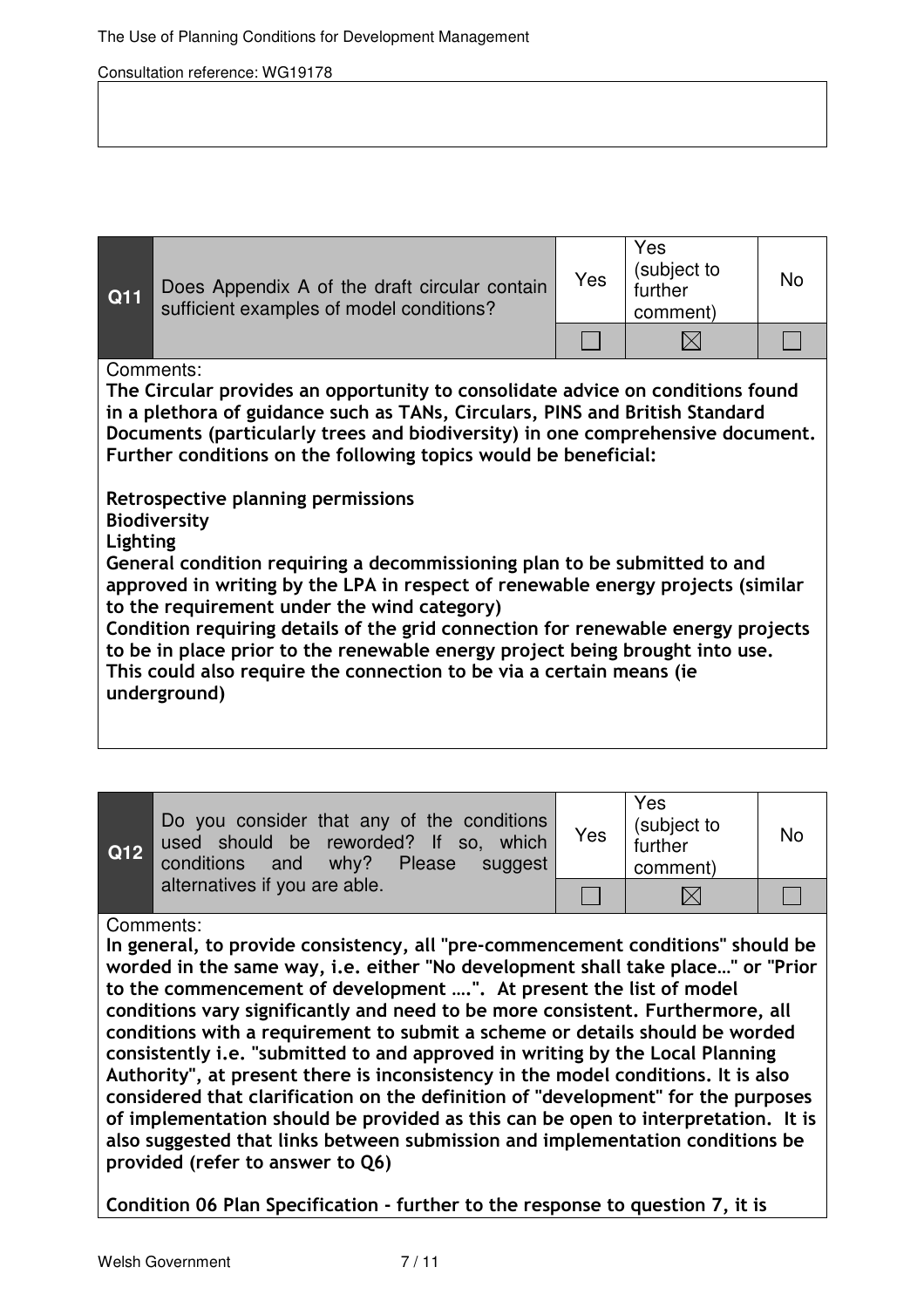considered that to facilitate minor amendments without recourse to a formal application, the words "unless otherwise agreed in writing…" (or anything similar to that) should be included. It is also suggested that the date of the plan be included.

Condition 24 - the words "submitted to and" need to be inserted before "approved in writing by".

Condition 26 - suggest the inclusion of "height" in the list of matters to submitted and approved.

Condition 27 - this condition needs to specify the area to which the condition relates, i.e. suggest inserting the words "affecting the application site area" after "extent of contamination".

Condition 28 - there is concern that this condition would not meet the six test, in that the words, "If contamination is found" is not precise and renders the condition unenforceable.

Condition 35 - suggest the inclusion of the hours of working in the items to be submitted and approved

Condition 36 - should define "decentralised", "renewable" and "low carbon" through reference to national policy advice

Conditions 41 and 42 should refer to sustainable drainage systems not sustainable urban drainage systems

Condition 41 should specify the reference of the submitted details to be sufficiently precise e.g. "in accordance with the submitted details on Plan XX/Drawing XX received on XX". This is essential to ensure that the LPA has the correct plans for the purposes of monitoring and enforcement - some agents would forget to update referencing of plans and this would ensure that there is a check.

Condition 50 - this condition in its current wording appears incomplete.

Condition 60 - this needs an implementation clause to secure compliance

Conditions 66/67 and 68/69 - suggest combining these as one

Condition 69 - should include a clause to replace where plants die

Condition 77 - "steps shall be taken to secure" is open to interpretation and is not considered sufficiently precise to meet the relevant test. This condition should also require those steps to be submitted to and approved by the LPA.

Condition 91/92 - it is not considered that condition 91 is precise and should include an occupancy period for each holiday (ie no more than four weeks per letting with no return to the same person(s) within a period of four weeks following their occupation). This will ensure that the accommodation is only used for short term holiday purposes and not for longer letting tantamount to a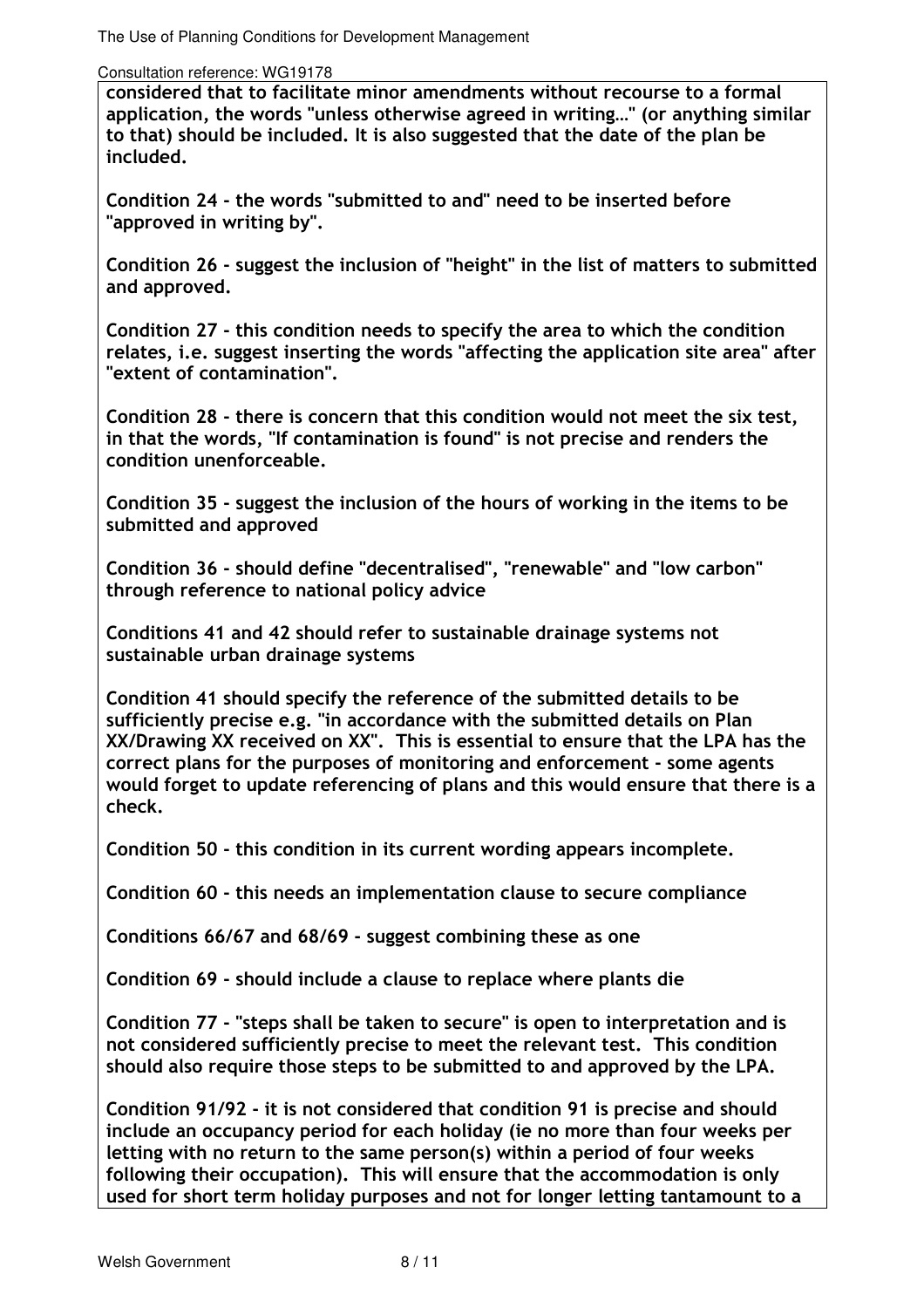full residential use. Whilst the register does assist, this is not in itself sufficient to define the holiday use sufficiently for an applicant to understand the meaning under condition 91.

Condition 105 - to be sufficiently precise the condition should refer to Schedule 2 as well as the relevant Part and Class of the GPDO. It is also suggested that the model condition does not refer to the particular Part or Class but leaves this blank [X].

Condition 106 - it is suggested that this condition should refer to the notion of a Principal Elevation as introduced in the new Householder permitted development rights to be more precise and accurate.

Condition 118 - could also include sand schools/maneges

Condition 128 - include with 66,67,68 and 69

| Q13                              | Do you believe any of the conditions fail any of<br>the six tests identified in the circular? | Yes         | Yes<br>(subject to<br>further<br>comment) | No |
|----------------------------------|-----------------------------------------------------------------------------------------------|-------------|-------------------------------------------|----|
|                                  |                                                                                               | $\boxtimes$ |                                           |    |
| Comments:<br>See response to Q12 |                                                                                               |             |                                           |    |

| Q14 | Should any conditions be totally removed from<br>Appendix A of the draft circular? | Yes | Yes<br>(subject to<br>further<br>comment) | No |
|-----|------------------------------------------------------------------------------------|-----|-------------------------------------------|----|
|     |                                                                                    |     |                                           |    |

#### Comments:

Concerns are raised in relation to the land contamination conditions which seem to suggest that contamination surveys can be condition despite case law such as Technoprint Plc & Anor, R (on the application of) v Leeds City Council & Anor [2010] EWHC 581 (Admin) (24 March 2010) that considers that any reasonable Authority should request as much information as possible at the outset to ensure that the true extent of contamination is known prior to the determination of the planning permission.

There is also concern at the wildlife protection condition which gives a message that matters concerning protected species can be dealt with under condition. Legislation (and TAN 5) clearly advise that the precautionary principle should apply where there may be damage to protected species/habitats and conditions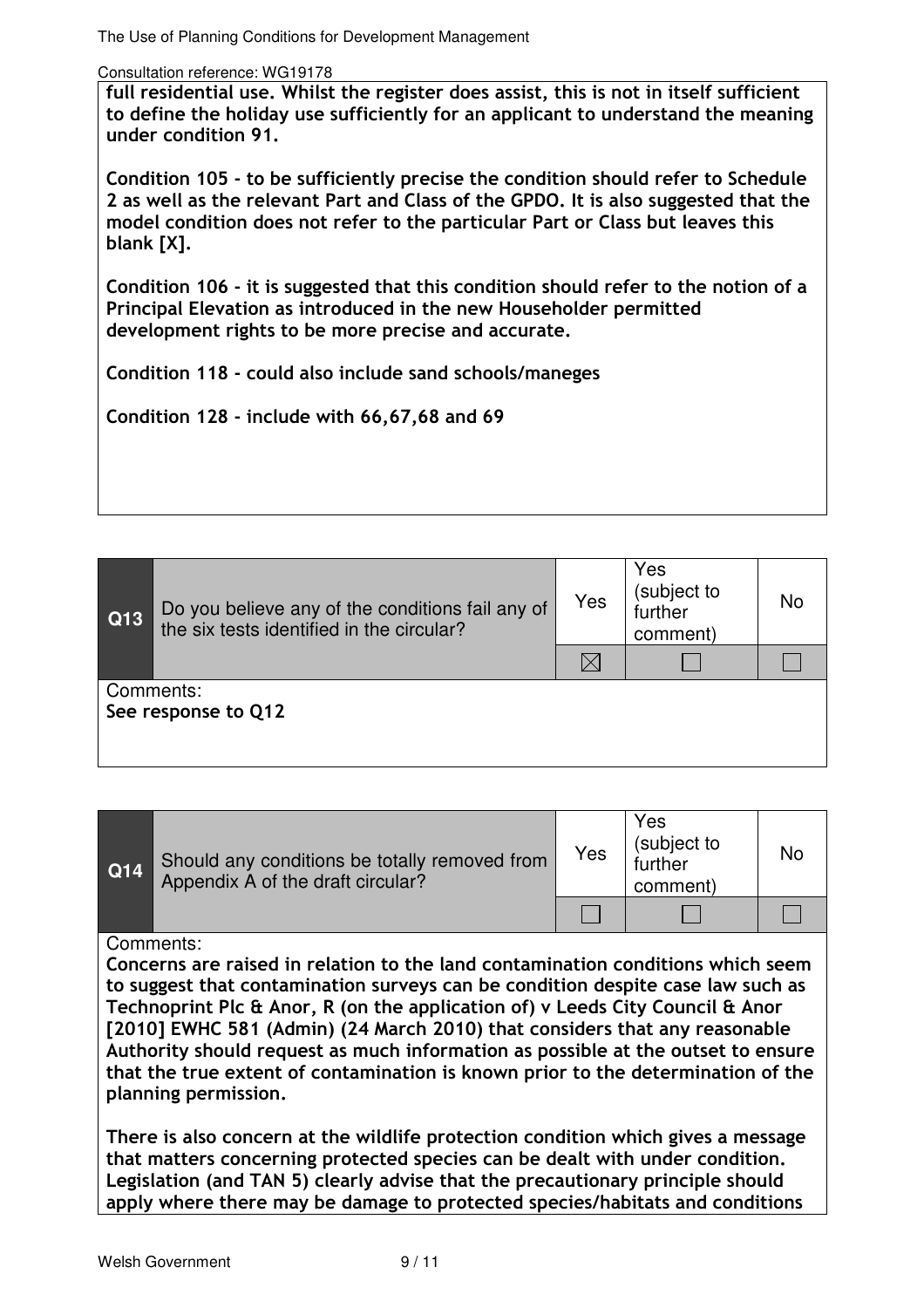should not be used in this instance. The use of this condition needs to be clearly stated (or removed totally).

# **General**

**Q15** We have asked a number of specific questions throughout this consultation. If you have any related queries or comments which we have not specifically addressed, please use this space to report them:

It is suggested that the model conditions be structured in the Circular in the sequence suggested for the decision notice rather than alphabetically. This will enable LPAs to clearly identify those that are pre-commencement conditions and those that are not. This will reduce time in structuring decision notices. The topics concerned could be listed alphabetically within the categories listed in Box 2 of the consultation to further assist.

There is also reference in the Circular with regard to the role of statutory consultees in the formulation and discharge of conditions. It is essential that statutory consultees are required to work to the model conditions as many that are suggested by such consultees at present do not meet the 6 tests. Furthermore, the role of statutory consultees in discharging conditions needs to be clear, and that specified time periods for responses be monitored by Welsh Government to avoid undue delay at this stage of the process.

I do not want my name/or address published with my response (please tick)  $\Box$